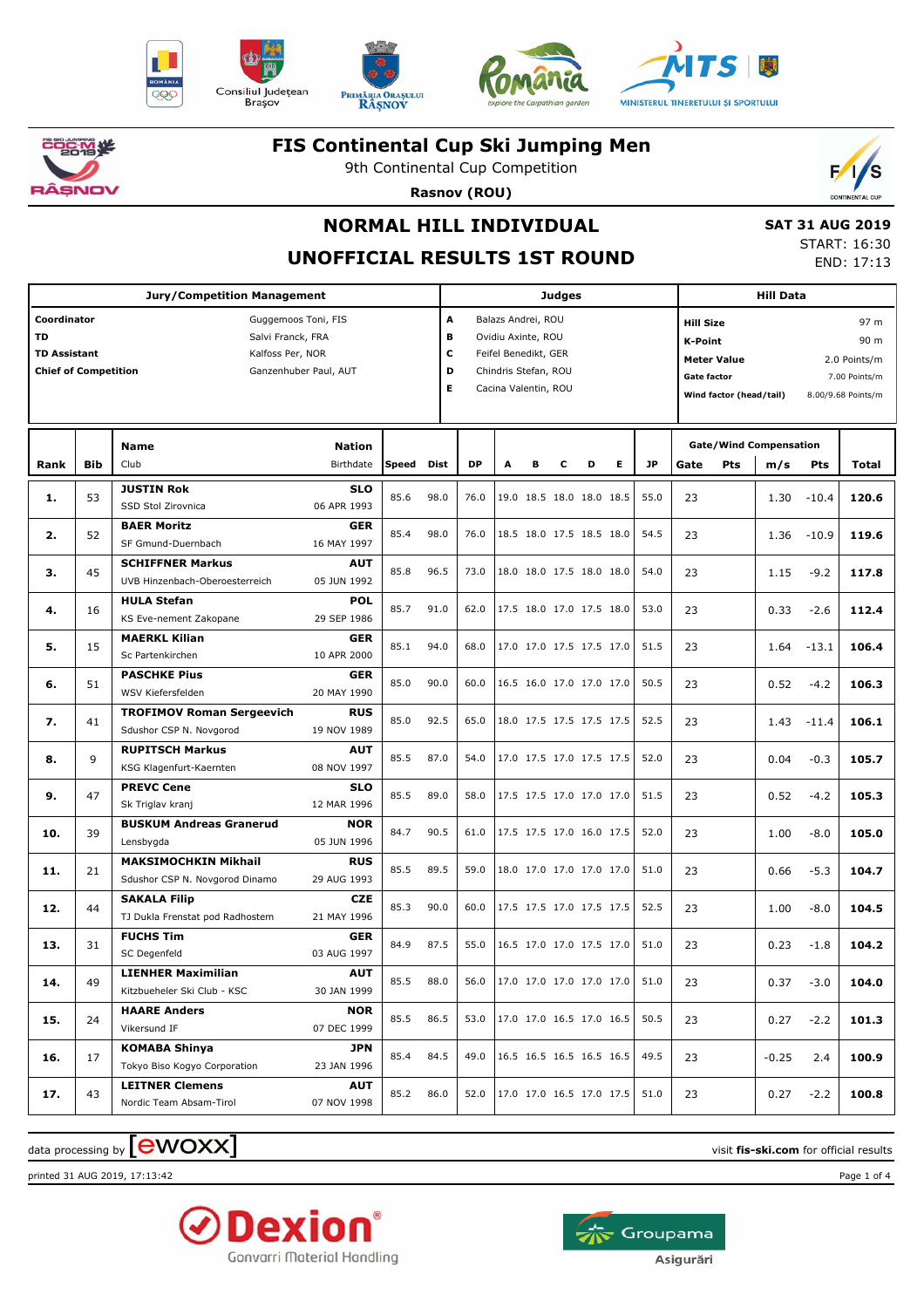









# **こうごく 茶** ìsNOV

#### **FIS Continental Cup Ski Jumping Men**

9th Continental Cup Competition



**Rasnov (ROU)**

# **NORMAL HILL INDIVIDUAL**

### **SAT 31 AUG 2019**

**UNOFFICIAL RESULTS 1ST ROUND**

| START: 16:30 |            |
|--------------|------------|
|              | END: 17:13 |

|      |                | <b>Name</b>                                              | <b>Nation</b>             |              |           |                                 |   |                          |   |   |    |           |      |            | <b>Gate/Wind Compensation</b><br>m/s<br><b>Pts</b> |               |       |
|------|----------------|----------------------------------------------------------|---------------------------|--------------|-----------|---------------------------------|---|--------------------------|---|---|----|-----------|------|------------|----------------------------------------------------|---------------|-------|
| Rank | <b>Bib</b>     | Club                                                     | Birthdate                 | <b>Speed</b> | Dist      | <b>DP</b>                       | A | в                        | c | D | E. | <b>JP</b> | Gate | <b>Pts</b> |                                                    |               | Total |
| 18.  | 30             | <b>HOFFMANN Felix</b><br>SWV Goldlauter                  | <b>GER</b><br>14 OCT 1997 | 85.3         | 88.0      | 56.0                            |   | 17.5 17.5 16.5 17.0 17.5 |   |   |    | 52.0      | 23   |            | 0.95                                               | $-7.6$        | 100.4 |
| 19.  | 14             | <b>WATANABE Rikuta</b><br>Tokyo Biso Kogyo Corporation   | <b>JPN</b><br>09 JUL 1995 | 85.2         | 88.5      | 57.0                            |   | 17.5 17.0 17.0 17.0 17.0 |   |   |    | 51.0      | 23   |            | 1.04                                               | $-8.3$        | 99.7  |
| 20.  | 50             | <b>AUNE Joakim</b><br>Byaasen                            | <b>NOR</b><br>10 AUG 1993 | 85.6         | 85.5      | 51.0                            |   | 16.5 17.0 17.0 17.0 17.0 |   |   |    | 51.0      | 23   |            | 0.30                                               | $-2.4$        | 99.6  |
| 21.  | $\overline{2}$ | <b>URLAUB Andrew</b><br>Flying Eagles Ski Club           | <b>USA</b><br>12 APR 2001 | 85.0         | 97.5      | 75.0                            |   | 17.5 17.0 17.0 17.0 17.0 |   |   |    | 51.0      | 23   |            | 3.36                                               | $-26.9$       | 99.1  |
| 22.  | 46             | <b>ERIKSEN Sander Vossan</b><br>Baekkelaget Sk           | <b>NOR</b><br>29 DEC 2000 | 85.1         | 85.0      | 50.0                            |   | 16.5 17.0 17.0 16.5 17.0 |   |   |    | 50.5      | 23   |            | 0.23                                               | $-1.8$        | 98.7  |
| 23.  | 36             | <b>HUBER Stefan</b><br>SC Seekirchen-Salzburg            | <b>AUT</b><br>08 MAR 1994 | 84.6         | 84.0      | 48.0                            |   | 17.0 17.5 16.5 17.0 17.5 |   |   |    | 51.5      | 23   |            | 0.15                                               | $-1.2$        | 98.3  |
| 24.  | 48             | <b>PRESECNIK Jernej</b><br>Ssk Ljubno btc                | <b>SLO</b><br>18 JAN 2002 | 85.3         | 85.0      | 50.0                            |   | 15.0 15.5 15.5 15.0 14.5 |   |   |    | 45.5      | 23   |            | $-0.17$                                            | 1.6           | 97.1  |
| 25.  | 42             | <b>WOHLGENANNT Ulrich</b><br>SK Kehlegg-Vorarlberg       | <b>AUT</b><br>01 AUG 1994 | 84.8         | 83.5      | 47.0                            |   | 16.5 16.5 16.5 16.5 16.5 |   |   |    | 49.5      | 23   |            | $-0.01$                                            | 0.1           | 96.6  |
| 25.  | 34             | <b>SAETHER Rishi</b><br>Liabygda                         | <b>NOR</b><br>08 JAN 1997 | 84.9         | 89.0      | 58.0                            |   | 16.0 16.5 15.5 16.5 16.5 |   |   |    | 49.0      | 23   |            | 1.30                                               | $-10.4$       | 96.6  |
| 27.  | 10             | <b>NAKAMURA Yuto</b>                                     | <b>JPN</b><br>02 AUG 1997 | 84.3         | 87.5      | 55.0                            |   | 17.0 16.5 17.0 16.5 16.5 |   |   |    | 50.0      | 23   |            | 1.10                                               | $-8.8$        | 96.2  |
| 28.  | 12             | <b>TOROK Eduard</b><br>Koszegi Sport Egyesulet           | <b>HUN</b><br>02 MAY 1997 | 84.7         | 89.0      | 58.0                            |   | 17.5 17.5 17.0 17.0 17.0 |   |   |    | 51.5      | 23   |            | 1.77                                               | $-14.2$       | 95.3  |
| 29.  | 18             | <b>GRUSZKA Mateusz</b><br>Azs Zakopane                   | <b>POL</b><br>04 APR 2001 | 85.0         | 85.5      | 51.0                            |   | 16.5 17.0 16.5 16.5 16.5 |   |   |    | 49.5      | 23   |            | 0.67                                               | $-5.4$        | 95.1  |
| 30.  | 33             | <b>HOLIK Frantisek</b><br>LSK Lomnice nad Popelkou-Dukla | <b>CZE</b><br>23 OCT 1998 | 85.1         | 85.5      | 51.0                            |   | 17.0 17.0 16.5 16.5 17.5 |   |   |    | 50.5      | 23   |            | 1.10                                               | $-8.8$        | 92.7  |
| 31.  | 19             | <b>HABDAS Jan</b><br>Lks Klimczok bystra                 | <b>POL</b><br>02 DEC 2003 | 85.6         | 83.5      | 47.0                            |   | 16.5 16.5 16.5 17.0 16.5 |   |   |    | 49.5      | 23   |            | 0.55                                               | $-4.4$        | 92.1  |
| 32.  | 28             | <b>GASIENICA Patrick</b><br>Norge Ski club               | <b>USA</b><br>28 NOV 1998 | 84.6         | 85.5      | 51.0                            |   | 17.0 16.5 16.5 16.5 17.0 |   |   |    | 50.0      | 23   |            | 1.21                                               | $-9.7$        | 91.3  |
| 33.  | 22             | <b>CACINA Daniel Andrei</b><br>Cs Dinamo rasnov          | <b>ROU</b><br>17 OCT 2001 | 85.6         | 81.5      | 43.0                            |   | 16.0 17.0 16.0 16.5 16.0 |   |   |    | 48.5      | 23   |            | 0.08                                               | $-0.6$        | 90.9  |
| 34.  | 38             | <b>HAAGEN David</b><br>ESV Muerzzuschlag                 | <b>AUT</b><br>06 APR 2002 | 84.9         | 85.0      | 50.0                            |   | 16.5 17.0 16.5 17.0 17.0 |   |   |    | 50.5      | 23   |            | 1.35                                               | $-10.8$       | 89.7  |
| 35.  | 37             | <b>JUROSZEK Kacper</b><br>Wss Wisla                      | <b>POL</b><br>05 JUN 2001 |              | 85.2 86.5 | 53.0 $16.0$ 15.5 15.5 16.0 15.5 |   |                          |   |   |    | 47.0      | 23   |            |                                                    | $1.31 - 10.5$ | 89.5  |
| 36.  | 32             | <b>MARUSIAK Yevhen</b><br>ShVSM of Ivano-Frankivsk       | <b>UKR</b><br>16 MAR 2000 | 84.8         | 82.5      | 45.0   16.0 16.0 16.5 16.5 17.0 |   |                          |   |   |    | 49.0      | 23   |            | 0.64                                               | $-5.1$        | 88.9  |
| 37.  | 11             | <b>KURITA Riki</b><br>Meiji Univ.                        | <b>JPN</b><br>16 SEP 1998 | 84.2         | 82.5      | 45.0 16.0 16.5 16.0 16.5 16.5   |   |                          |   |   |    | 49.0      | 23   |            | 0.93                                               | $-7.4$        | 86.6  |
| 38.  | 40             | <b>KALINICHENKO Vitaliy</b><br>ShVSM of Ivano-Frankivsk  | <b>UKR</b><br>09 AUG 1993 | 85.5         | 83.5      | 47.0 14.5 14.5 14.5 14.5 14.5   |   |                          |   |   |    | 43.5      | 23   |            | 0.51                                               | $-4.1$        | 86.4  |

 $\alpha$  data processing by  $\boxed{\text{ewOX}}$ 

printed 31 AUG 2019, 17:13:42 Page 2 of 4



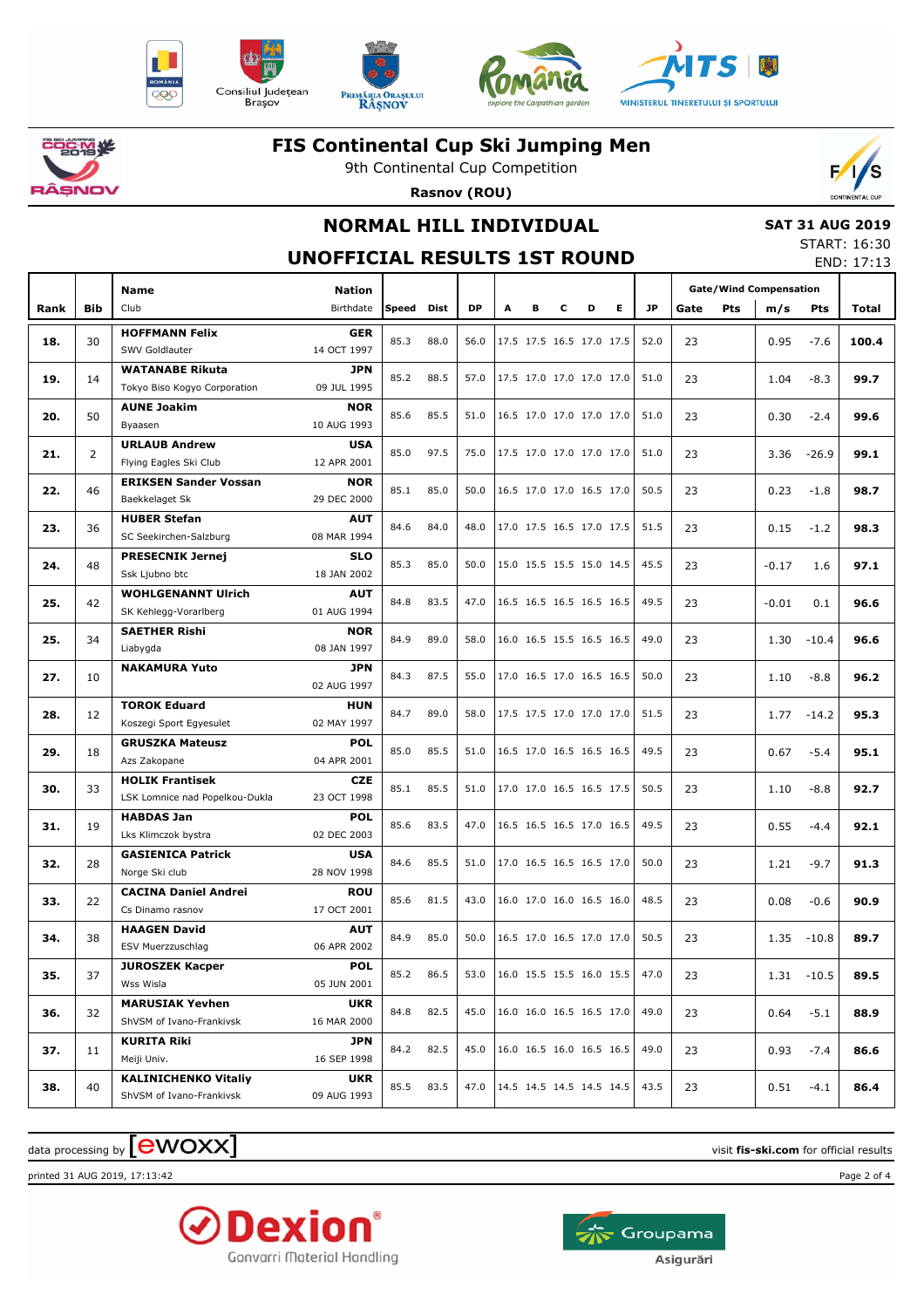











#### **FIS Continental Cup Ski Jumping Men**

9th Continental Cup Competition



**Rasnov (ROU)**

## **NORMAL HILL INDIVIDUAL**

#### **SAT 31 AUG 2019**

#### **UNOFFICIAL RESULTS 1ST ROUND**

START: 16:30 END: 17:13

|      |                | <b>Name</b>                        | <b>Nation</b> |       |      |           |   |   |                          |                          |                          |      | <b>Gate/Wind Compensation</b> |            |         |            |       |
|------|----------------|------------------------------------|---------------|-------|------|-----------|---|---|--------------------------|--------------------------|--------------------------|------|-------------------------------|------------|---------|------------|-------|
| Rank | <b>Bib</b>     | Club                               | Birthdate     | Speed | Dist | <b>DP</b> | A | в | c                        | D                        | Е                        | JP   | Gate                          | <b>Pts</b> | m/s     | <b>Pts</b> | Total |
| 39.  | 3              | <b>DEAN Decker</b>                 | <b>USA</b>    | 85.1  | 85.0 | 50.0      |   |   |                          |                          | 16.0 15.5 16.5 16.0 16.5 | 48.5 | 23                            |            | 1.65    | $-13.2$    | 85.3  |
|      |                | Steamboat Springs winter sports cl | 08 AUG 2000   |       |      |           |   |   |                          |                          |                          |      |                               |            |         |            |       |
| 40.  | 29             | <b>VILLUMSTAD Fredrik</b>          | <b>NOR</b>    | 84.1  | 82.5 | 45.0      |   |   |                          | 16.5 16.5 16.0 16.0 16.5 |                          | 49.0 | 23                            |            | 1.13    | $-9.0$     | 85.0  |
|      |                | <b>SKIMT</b>                       | 21 MAR 1999   |       |      |           |   |   |                          |                          |                          |      |                               |            |         |            |       |
| 41.  | 25             | <b>LISSO Justin</b>                | <b>GER</b>    | 84.9  | 83.5 | 47.0      |   |   | 16.0 16.0 16.0 16.5 16.5 |                          |                          | 48.5 | 23                            |            | 1.44    | $-11.5$    | 84.0  |
|      |                | Wsv Schmiedefeld                   | 12 DEC 1999   |       |      |           |   |   |                          |                          |                          |      |                               |            |         |            |       |
| 42.  | 35             | <b>NIZNIK Adam</b>                 | <b>POL</b>    | 84.9  | 81.0 | 42.0      |   |   |                          | 16.0 16.0 16.0 16.0 16.5 |                          | 48.0 | 23                            |            | 0.79    | $-6.3$     | 83.7  |
|      |                | Ts Wisla zakopane                  | 07 OCT 2002   |       |      |           |   |   |                          |                          |                          |      |                               |            |         |            |       |
| 43.  | 20             | <b>GRILC Tjas</b>                  | <b>SLO</b>    | 84.5  | 81.0 | 42.0      |   |   |                          | 16.0 16.5 16.5 16.0 16.5 |                          | 49.0 | 23                            |            | 0.99    | $-7.9$     | 83.1  |
|      |                | Ssd Stol zirovnica                 | 03 SEP 2001   |       |      |           |   |   |                          |                          |                          |      |                               |            |         |            |       |
| 44.  | 6              | <b>MOLNAR Florian</b>              | <b>HUN</b>    | 85.4  | 81.5 | 43.0      |   |   |                          | 16.0 16.0 16.0 16.0 16.5 |                          | 48.0 | 23                            |            | 1.19    | $-9.5$     | 81.5  |
|      |                | Koszegi SE                         | 14 MAR 2002   |       |      |           |   |   |                          |                          |                          |      |                               |            |         |            |       |
| 45.  | 23             | <b>OSTERC Aljaz</b>                | <b>SLO</b>    | 85.1  | 82.0 | 44.0      |   |   |                          |                          | 16.5 16.5 16.5 16.0 16.5 | 49.5 | 23                            |            | 1.77    | $-14.2$    | 79.3  |
|      |                | Ssk Velenje                        | 02 MAR 1999   |       |      |           |   |   |                          |                          |                          |      |                               |            |         |            |       |
| 46.  | 8              | <b>KOS Lovro</b>                   | <b>SLO</b>    | 84.6  | 79.0 | 38.0      |   |   |                          | 15.0 15.0 14.5 14.5 14.5 |                          | 44.0 | 23                            |            | 0.55    | $-4.4$     | 77.6  |
|      |                | SSK Ilirija                        | 23 JUL 1999   |       |      |           |   |   |                          |                          |                          |      |                               |            |         |            |       |
| 47.  | $\overline{4}$ | <b>SAMEC Matevz</b>                | <b>SLO</b>    | 84.0  | 73.0 | 26.0      |   |   |                          | 15.5 15.5 16.0 15.5 16.0 |                          | 47.0 | 23                            |            | $-0.06$ | 0.6        | 73.6  |
|      |                | SSK Ljubno BTC                     | 20 AUG 1997   |       |      |           |   |   |                          |                          |                          |      |                               |            |         |            |       |
| 48.  | 26             | <b>PILCH Tomasz</b>                | <b>POL</b>    | 84.9  | 76.5 | 33.0      |   |   |                          | 14.0 14.0 14.0 13.5 16.0 |                          | 42.0 | 23                            |            | 0.40    | $-3.2$     | 71.8  |
|      |                | <b>WSS Wisla</b>                   | 20 OCT 2000   |       |      |           |   |   |                          |                          |                          |      |                               |            |         |            |       |
| 49.  | 5              | <b>PACURAR Radu Mihai</b>          | <b>ROU</b>    | 84.9  | 72.5 | 25.0      |   |   |                          | 16.0 15.5 15.5 15.0 16.0 |                          | 47.0 | 23                            |            | 0.32    | $-2.6$     | 69.4  |
|      |                | Cs Dinamo rasnov                   | 06 SEP 2001   |       |      |           |   |   |                          |                          |                          |      |                               |            |         |            |       |
| 50.  | $\mathbf{1}$   | <b>FELDOREAN Andrei</b>            | ROU           | 84.1  | 76.5 | 33.0      |   |   |                          | 16.0 16.0 15.0 15.5 16.0 |                          | 47.5 | 23                            |            | 1.73    | $-13.8$    | 66.7  |
|      |                | Acs Sacele                         | 13 APR 2000   |       |      |           |   |   |                          |                          |                          |      |                               |            |         |            |       |
| 51.  | 13             | <b>SPULBER Mihnea Alexandru</b>    | <b>ROU</b>    | 84.5  | 73.0 | 26.0      |   |   |                          | 16.0 16.0 16.0 16.0 16.5 |                          | 48.0 | 23                            |            | 1.40    | $-11.2$    | 62.8  |
|      |                | Acs Sacele                         | 11 DEC 2000   |       |      |           |   |   |                          |                          |                          |      |                               |            |         |            |       |
| 52.  | $\overline{7}$ | <b>LAUCHLAN Nigel</b>              | <b>CAN</b>    | 84.5  | 70.0 | 20.0      |   |   |                          | 15.5 15.5 15.5 15.5 16.0 |                          | 46.5 | 23                            |            | 0.65    | $-5.2$     | 61.3  |
|      |                | Altius Nordic SC                   | 03 MAR 1996   |       |      |           |   |   |                          |                          |                          |      |                               |            |         |            |       |

| Did not start |               |  |
|---------------|---------------|--|
| <b>Bib</b>    | <b>Name</b>   |  |
| 27            | VASKUL Andrii |  |

| <b>Weather Information</b> |               |      |                 |              |     |     |  |  |  |  |  |  |
|----------------------------|---------------|------|-----------------|--------------|-----|-----|--|--|--|--|--|--|
|                            |               | Air  | <b>Humidity</b> | Wind $[m/s]$ |     |     |  |  |  |  |  |  |
|                            | Weather       | [°C] | [%]             | Min          | Avg | Max |  |  |  |  |  |  |
| 1st round                  | partly cloudy | 25   | 42              | $-0.2$       | 0.8 | 3.3 |  |  |  |  |  |  |

 $\alpha$  data processing by  $\boxed{\text{ewOX}}$ 

printed 31 AUG 2019, 17:13:42 Page 3 of 4